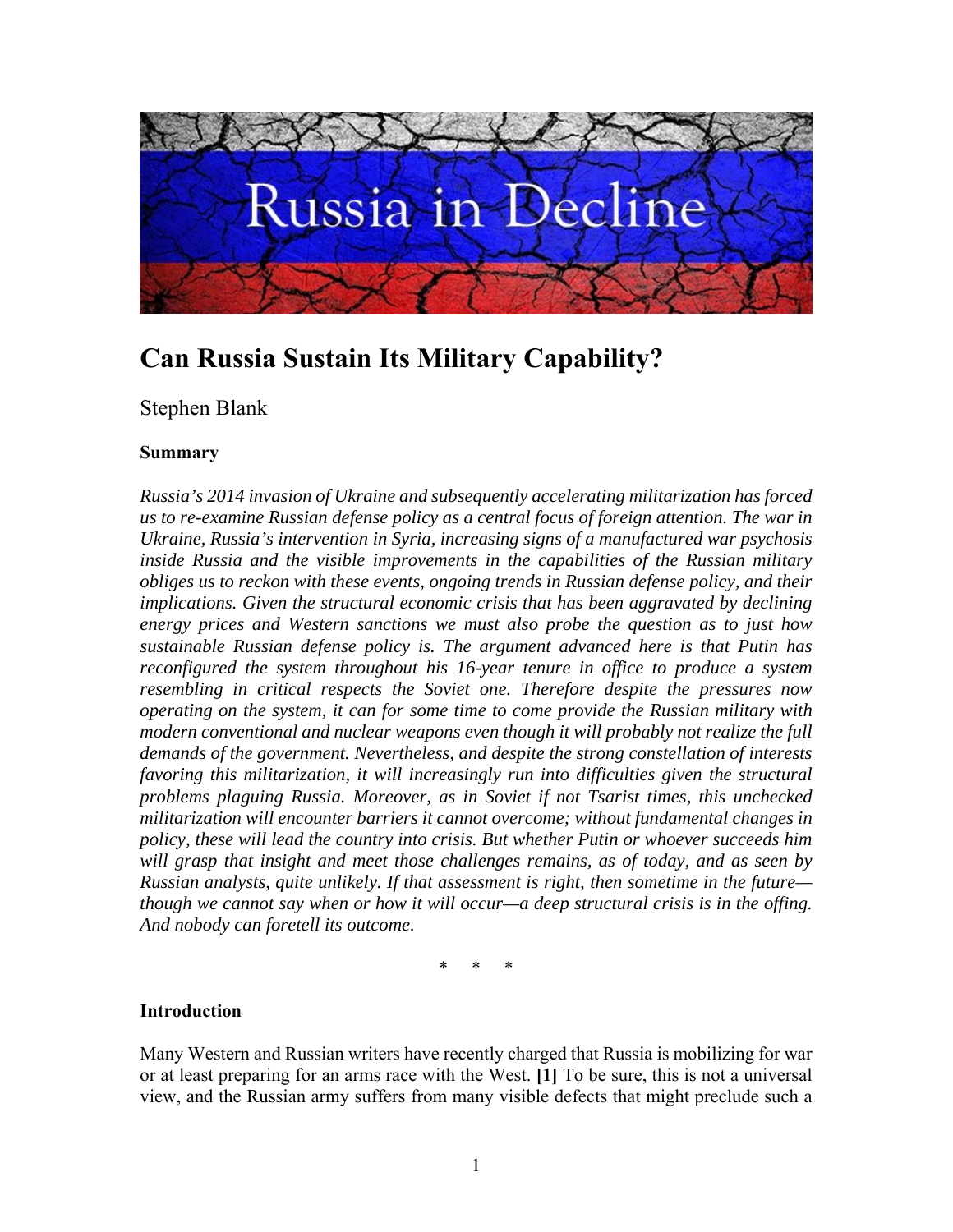decision, e.g. the recent firing of the entire command staff (50 officers) of the Baltic Fleet for dereliction of duty. **[2]** Moreover, senior NATO commanders have stated that as of June 2016, Russia is not planning an imminent invasion of the Baltic States or anywhere else. **[3]** Nevertheless the security temperature has risen considerably due to Russia's invasion of Ukraine and annexation of Crimea in 2014. Reports of the heightened readiness of Russian forces around Belarus and the Baltic States add to the anxiety. **[4]** Neither can we ignore the ongoing militarization of the economy and state administration or the regression to Soviet times with the creation of divisions, corps and even armies, a regression away from the brigades created in 2008–2012. **[5]** Since 2009, the Russian government has steadily sought to mobilize the entire state administration for conflict. Moscow outlined this course of action in the national security strategies of 2009 and 2015 and the defense doctrines of 2010 and 2014, and Western writers like this author and the British scholar Andrew Monaghan have also commented on this trend. **[6]**

Therefore, whether or not major war is imminent, ongoing developments oblige us to raise several key questions, particularly the following: Given the centrality of Putin's quest for great military power as a defining attribute of his policy, can Russia, under present and foreseeable conditions, sustain that power? We try to answer that question largely by examining it through the eyes of Russian writers. And while there are no definitive answers, this is a crucial issue. If Russia cannot sustain its huge investment in military power or only do so at the cost of impoverishing its overall economy, then neither the military buildup nor Putin's system are sustainable over time. In that case, the system then inevitably faces visible, possibly terminal decline. Tsarism and Soviet power ultimately failed largely because they could not sustain the armed forces and their ensuing claims to a great power status. Whereas Joseph Stalin successfully created the basis for that status, Stalinism contained the seeds of its own decline. And today there are those who also argue that Putin is following a similar trajectory, which entails the same results of decline leading to state collapse. **[7]** Therefore we cannot exclude *a priori* the possibility of decline leading to state failure.

#### **Russian Defense Thinking**

Putin frequently charges NATO and the United States with trying to force Russia into an unsustainable arms race, but, to the contrary, under his leadership Russia is most likely to pursue an asymmetric strategy that will produce more than enough capability to defend its vital interests. Furthermore he has repeatedly insisted that Russia focus on new and new types of weapons. **[8]** Therefore he denies that his policies are militarizing the economy and claims that he intends to avoid his predecessors' mistakes. **[9]** 

Nevertheless Russia's official strategy documents not only demand the mobilization of the state administration; for a long time they have been suffused by and originate in the presupposition of ever rising threats and conflicts all along Russia's periphery, and by major actors' growing disposition to use force to secure strategic goals. **[10]** Russian military policy in response to this threat perception possesses a clearly massive scale comprising both an anti-Western foreign policy in response and a huge conventional and nuclear buildup. According to Russian scholar and former Duma member Alexei Arbatov,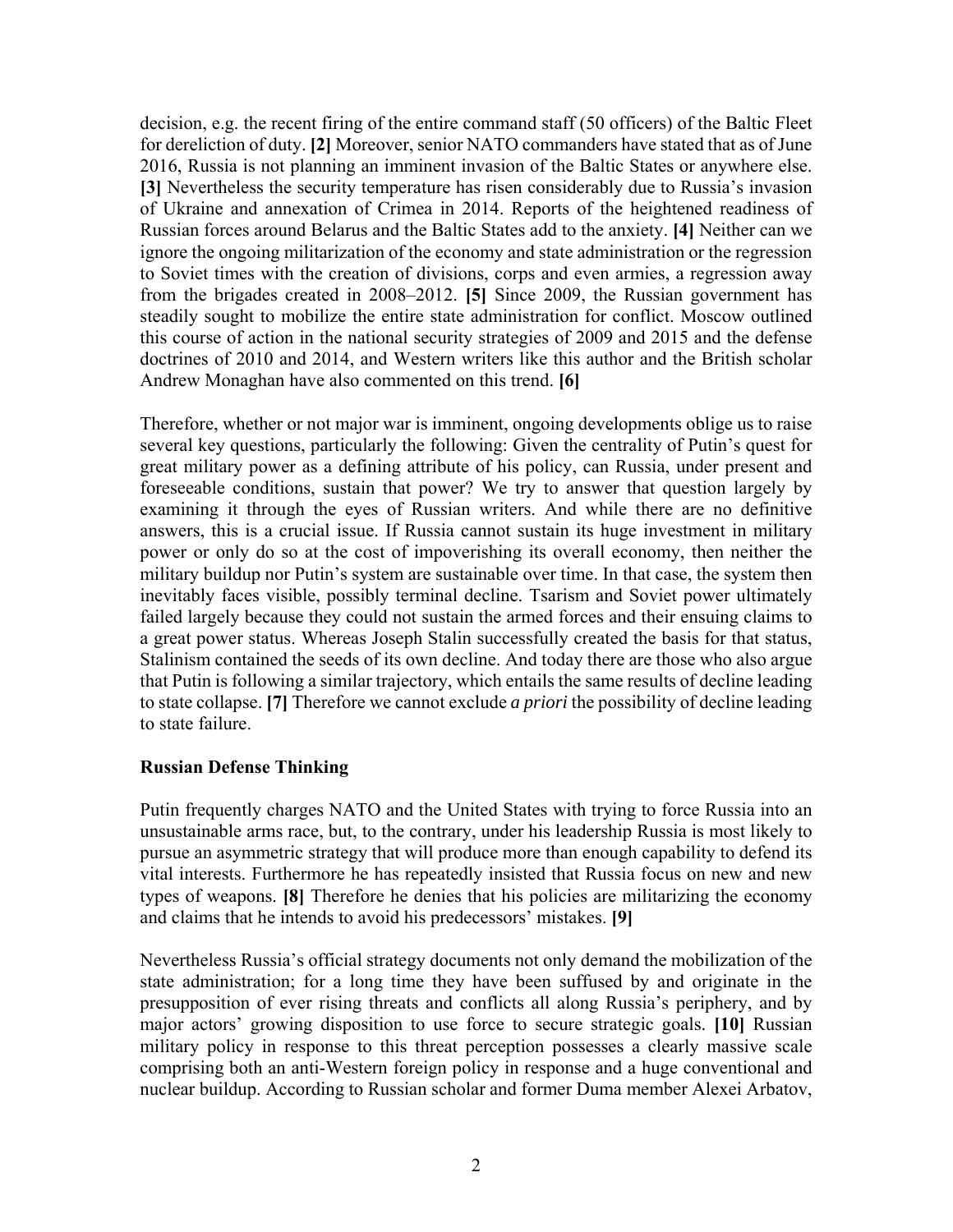This course of action was adopted on the basis of very optimistic projections of economic growth; Russia's defense budget for 2020 was projected to reach \$200 billion, implying a GDP of \$5 trillion—2.5 times the 2012 GDP of \$2 trillion. This projection assumed growth rates on par with China's, which Russia is nowhere near achieving. In fact the [Russian] defense budget was below \$60 billion. **[11]**

Putin and his subordinates have long repeated the Stalinist mantra that the defense industrial sector is a locomotive of overall economic growth and is therefore essential to the overall growth of the economy. **[12]** Indeed, he and Dmitry Medvedev, currently prime minister and president from 2008 to 2012, demanded enormous leaps forward in military production at that time. The goals set out for Russia by Putin and Medvedev then for defense procurement confirm this threat perception. Putin reiterated, and not for the first time, that Russian defense technology must be superior to that of all its potential rivals. **[13]** Even more tellingly, Medvedev stated in 2008 that,

A guaranteed nuclear deterrent system for various military and political circumstances must be provided by 2020… We must ensure air superiority, precision strikes on land and sea targets, and the timely deployment of troops. We are planning to launch large-scale production of warships, primarily nuclear submarines with cruise missiles and multi-purpose attack submarines… We will also build an air and space defense network. **[14]**

Putin said that by 2020 the armed forces will receive over 1,500 new aircraft and helicopters and about 200 new air defense systems by 2020. **[15]** He has demanded 70 percent modernization (although it is nowhere specified what are the criteria of such modernization) by 2020, called for producing over 400 intercontinental ballistic missiles (ICBM), 8 strategic missile submarines armed with submarine-launched ballistic missiles (SLBM), 20 multipurpose submarines, and 50 combat surface ships. His list includes over 600 modern aircraft, including fifth-generation fighters, over 600 modern helicopters, 28 S-400 surface-to-air anti-aircraft missiles, 38 Vityaz air defense systems, 10 Iskander-M brigades, over 2,300 modern tanks, some 2,000 self-propelled artillery systems and guns, over 17,000 motor vehicles, and 100 military satellites by 2020. [**16]** Upon reassuming the presidency in May 2012, Putin decreed not only that the armed forces be equipped with modern weapons and special purpose hardware to the proportion of 70 percent by 2020, but also that the defense procurement program identify key areas, telling the government to ensure "priority development of nuclear deterrent forces; aerospace defense resource; systems for communications, intelligence and control; radio electronic measures, unmanned aerial vehicles; automated strike weapons, modern transport aviation; precision weapons and defenses against the same; and special protection systems for servicemen." **[17]**

The Air Force also has ordered 92 Su-34 fighters, but talks of acquiring up to 140 of them by 2020; it has also ordered 30 Su-30SM fighters by 2015. **[18]** Similarly, Defense Minister Anatoly Serdyukov (2007–2012) told the Defense Board that in 2008–2011 the armed forces received 39 ICBMs, 12 Iskander systems, two submarines, 374 aircraft, 713 other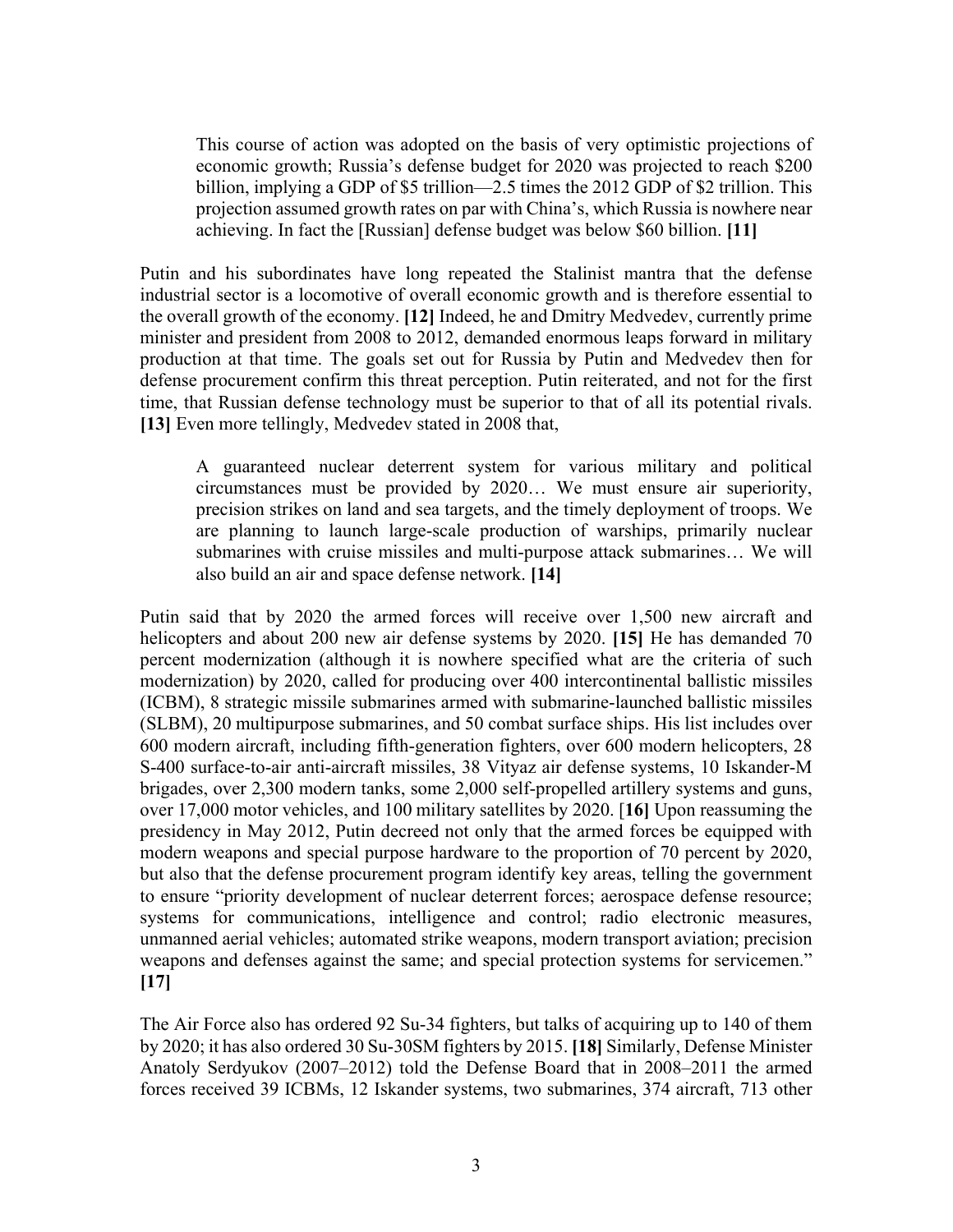rocket and artillery weapons, over 2,300 armored vehicles and equipment, 79 surface-toair systems, 106 air defense systems, and some 40,000 vehicles. **[19]** Presumably modernization in this context meant modernized weapons. Putin also decreed in 2012 that the government should start preparing the ground for the next State Armaments Program, i.e. the 2016–2025 plan, and base it on "competitive domestically-produced weaponry and military and special purpose hardware." **[20]**

The State Armament Plan from 2011–2020 has, as of 2016, been only one-third fulfilled. As of this writing, two-thirds of the envisaged \$700 billion earmarked for procurement in this period has yet to be spent. But current figures indicate that under present conditions Russia is already at the limit of what it can afford to spend on defense. **[21]**

Yet, the drive toward further mobilization occurs both with regard to industry and to military manpower. Aleksandr' Golts reports that,

Recently, Putin told a meeting on enhancing the mobilization readiness of industry that leaders of Russian military industry discussed the possibility of shifting Russian industry to weapons production on the eve of war. At the end of the 1980s, attempts to strengthen mobilization readiness in the face of falling oil prices finally destroyed the Soviet economy. Now, it seems, the situation is repeated. In other words, confrontation with West inevitably leads to the rebirth of the mass mobilization concept that killed the USSR. **[22]**

Space precludes a detailed assessment of the success to date of these plans. However, NATO commanders and leaders concede Russia's overwhelming superiority in the Baltic, Ukrainian and Black Sea theaters that could defeat any current NATO force. Moreover, the visible rearmament of the Russian nuclear fleet suggests that Russia has achieved enough of its goals to make it confident in its conventional forces, a confidence reflected in the 2014 defense doctrine that, for the first time, mentioned non-nuclear deterrence specifically. **[23]** While undoubtedly many projects fell by the wayside or are mired in difficulty—for example, shipbuilding, a notorious problem area—this plan, as of today has succeeded well enough. Western scholars admit that, even under today's sanctions, there is no reason to believe the military modernization plan cannot continue giving Putin most, if not all of what he wants to sustain the defense sector. **[24]**

Beyond this conclusion, the pattern of Russian military exercises clearly points to everincreased emphasis on the ability to mobilize rapidly large numbers of forces for conventional theater war. **[25]** NATO commanders and Western analysts have both remarked on the vastly improved Russian capability to perform such mobilization and deploy forces rapidly to a theater. But in the spring of 2016, Putin and Defense Minister Shoigu went still farther and conducted another "snap" mobilization exercise that essentially involved mobilizing the entire state and military administration. **[26]** This exercise clearly went far beyond the large-scale mobilization that was premised in the exercises beginning with Zapad 2013. **[27]** And despite the Kremlin's statements to the contrary, the 2016 spring exercise strongly suggests an ongoing and focused policy that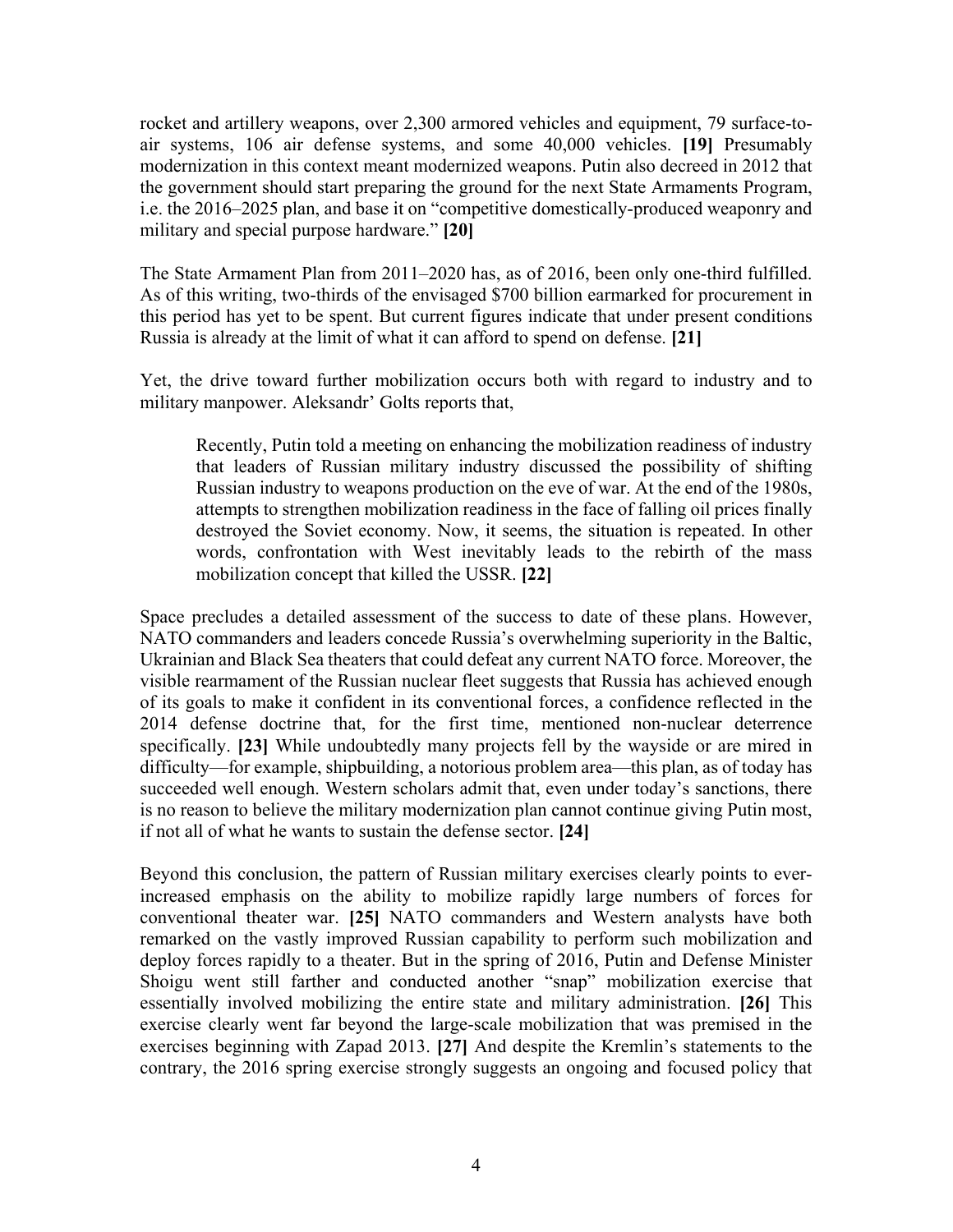entails precisely the kind of militarization and efforts to enhance capabilities that Putin continues to decry.

But this relative success in procuring new weapons, and in mobilizing the armed forces and the state raises several other issues. First of all, given the absence of real growth since 2012, if not earlier, and the sanctions regime whose impact is considerably more than the government will admit (as shown by its diplomatic efforts to eliminate them), rising defense spending may prove to be unsustainable while the economy is shrinking. Indeed, we have good reason to believe that structural militarization is occurring. The late Vitaly Shlykov (former co-chair of Russia's Defense Council) coined the term structural militarization to suggest that excessive defense spending is an institutionalized aspect of the Soviet and Russian economic system. **[28]** If this trend is not reversed or at least checked and absent substantial growth in other sectors besides energy—which in any case would largely stem from rising energy prices that could fund major defense projects—then over time the economy could well be strained to the utmost if not beyond. Therefore spending on the rest of the economy could become progressively less tolerable over time. **[29]**

In this context there is also good evidence suggesting the onset of this structural militarization even before 2014. **[30]** In 2008, total defense spending increased by 26 percent over 2007, and the 2007 figures for procurement were 28 percent higher than those for 2006. **[31]** And then in 2009, at the bottom of the financial crisis that began in 2008, Deputy Defense Minister Lyubov Kudelina stated that, while the total planned defense budget was cut by 8 percent in 2009–2011, Russia would spend 1.5 trillion rubles to acquire arms, scientific-research and experimental-design work in the interests of the Armed Forces. In this period, total defense spending would rise from 1.439 trillion rubles to 1.615 trillion rubles in 2011, a rise of 12 percent. And of that spending 36 percent would go to development, procurement, and repairs of arms and equipment. **[32]** The figures for 2011– 2020 have grown from this basis by an order of magnitude. Indeed, by 2013, Russian defense spending in official terms, amounted to 3.9 percent of GDP, although the actual defense burden is probably higher. **[33]** Moreover, according to Vasily Zatsepin, "new armaments" are weapons with less than ten years of service and "modernized arms" are old models with new components, not just repairs. This assumes that the new program will modernize weapons at 7–10 percent annually, almost certainly an unattainable goal. **[34]** These modernization results speak for themselves and showed even before the invasion of Ukraine that 20 years after the fall of communism the Russian defense sector remains on the treadmill of defense reform. **[35]** Indeed, nothing has changed since then except that this sector has demonstrated that it can give the government much of what it is calling for, at least in a general sense.

We say it can generally produce what the government is ordering because many Russian analysts now argue that the defense sector, much like the Soviet sector is virtually autonomous. **[36]** That means this sector is essentially producing, at least with regard to nuclear weapons, systems for which no real mission is indicated. They are only producing what they can already make. Producers subsequently rationalize the mission, often couched in offensive and very threatening terms, to suit what is already produced instead of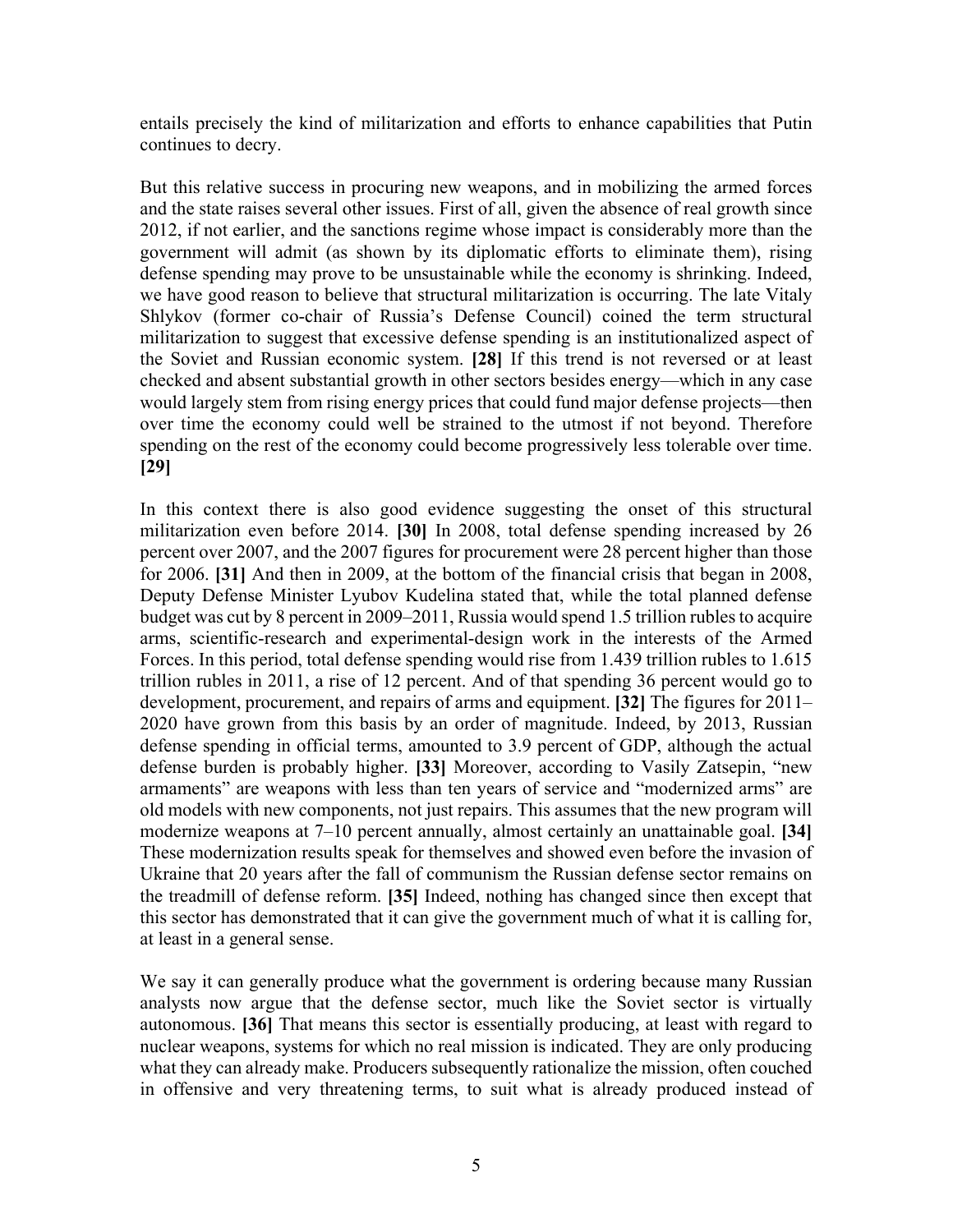matching production to strategy. **[37]** If this analysis is correct, then in many respects the Russian defense industry, much like its Soviet predecessor, is able to supply many reasonably high-tech weapons to its chief customer, the Ministry of Defense and the military. But also like its predecessor, Russia's current defense industry is regressing by imposing unfocused capabilities upon the state rather than what it actually needs. Certainly the industries comprising this sector, grouped as they are into major state corporations, are honeycombed with corruption and have been for years. Both Western and Russian analysts see them as being inherently economically dysfunctional organizations whose chief purpose is money laundering and the acquisition and/or distribution of corrupt rents, much like the rest of the economy. **[38]** More recently, according to their own financial statements, their performance has been abysmal, testifying to the corrosive effects of congenital rent seeking and corruption throughout the defense sector and the overall economy. **[39]**

Thus, these industries are inherently suboptimal economic performers and a growing burden on an economy plagued by sanctions and shrinking growth. Shrinking growth is bad enough, but sanctions choke off access to credit, superior technologies and knowhow, and investment. And low energy prices depress spending because the necessary state revenues are not there. Consequently the burdens on the economy are already showing themselves. Incomes have fallen by about 10 percent, major infrastructure programs and pensions have been cut, and the absence of growth also means further cuts to state spending on all areas of human capital, as well. **[40]**

Not surprisingly, there has been major pressure to cut defense spending or at least reduce the rate of its growth. Several programs or deployments have been extended or stretched out and some have been canceled (e.g. deployments to Tajikistan); but by and large that campaign has not been successful. Although there have been reports of cuts in defense spending in the 2016 budget, in fact these cannot be definitively verified at present. **[41]** Moreover, Putin's own inclination is to press forward in an insane attempt to engender a Stalin-style "leap forward" comparable to the 1930s; therefore, the Ministry of Defense and the *siloviki* certainly see no reason to reform or reduce defense spending. **[42]**

However, we can verify that there is a robust political struggle over the pre-eminence of the defense sector in the state budget, state allocations and the overall economy. Former Finance Minister Alexei Kudrin, whom Putin brought back to give him new proposals on reviving the economy, has forthrightly stated that it is essential to curtail much if not all of the aggressive foreign and defense policy and transfer those resources to productive investment. Indeed, Kudrin had resigned in protest against the timing of militarization in 2010, so in his eyes this trend was already coming into being then, if not earlier. **[43]** And in 2014, his successor as Finance Minister, Anton Siluyanov, acknowledged that Russia cannot afford the defense buildup. **[44]** Predictably, Putin refused, claiming that he would not sacrifice Russia's sovereignty, a response worthy of a Romanov Tsar or Soviet General Secretary. **[45]**

Today there appears to be little hope soon of reversing the structural militarization of the economy, not least due to the strategic supremacy of an ideology and constellation of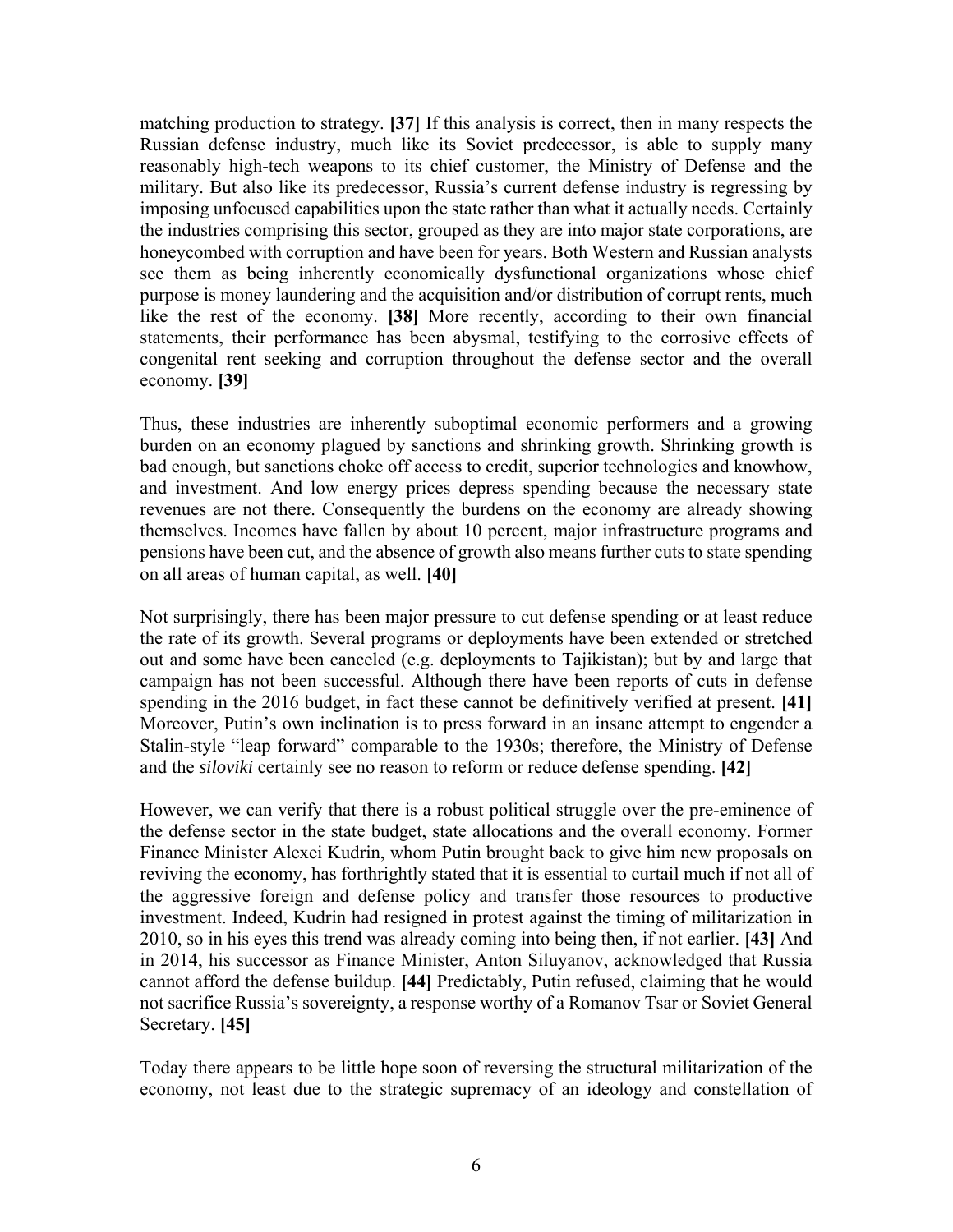interests that promotes militarization and rent seeking in the defense sector. This ideological predisposition to seeing Russia as a besieged fortress goes back to Putin's policies in 2004 after the Chechen attack on Beslan and the failed attempt to install Viktor Yanukovych as Putin's satrap in Ukraine, a failure that precipitated the Orange Revolution there in 2004. **[46]** But that ideological trope has taken over all discourse in Putin's Russia, where it is actively and massively promoted in every way by official media. Thus the first target of Russian information warfare is Russian public opinion, to promote this predisposition to conflict and a sense of being constantly embattled. And its purpose is to preserve Putin's power and system. **[47]** And of course, it is bound up with the panoply of ideas and emotions contained in the great power or *Velikaya Derzhava* syndrome that enjoys so much long-standing and deep-rooted popularity.

Defense correspondent Pavel Felgengauer observed years ago that the institutional setup of the *Silovye Struktury* (power structures), in particular the intelligence community, provides a powerful reinforcement for anyone disposed to accept or promulgate the besieged fortress trope. He writes:

Russia has a Prussian-style all-powerful General Staff that controls all the different armed services and is more or less independent of outside political constraints. Russian military intelligence—the GRU, as big in size as the former KGB and spread over all continents—is an integral part of the General Staff. Through the GRU, the General Staff controls the supply of vital information to all other decision-makers in all matters concerning defense procurement, threat assessment and so on. High-ranking former GRU officers have told me that in Soviet times the General Staff used the GRU to grossly, deliberately and constantly mislead the Kremlin about the magnitude and gravity of the military threat posed by the West in order to help inflate military expenditure. There are serious indications that at present the same foul practice is continuing. **[48]**

This continuing situation is a direct outgrowth of the catastrophic failure under Yeltsin to impose democratic civilian control on the security sector as well as the intensification of its wide-ranging power under Putin.

The paladins of these structures have clearly embraced not only the besieged fortress mentality but also a militarized rhetoric and style of thinking that has spilled over into the economics of the defense sector, probably because it was so easily corruptible or already corrupted. Thus, Andrei Illarionov observes that,

Since its outset, the *Siloviki* regime has been aggressive. At first it focused on actively destroying centers of independent political, civil and economic life within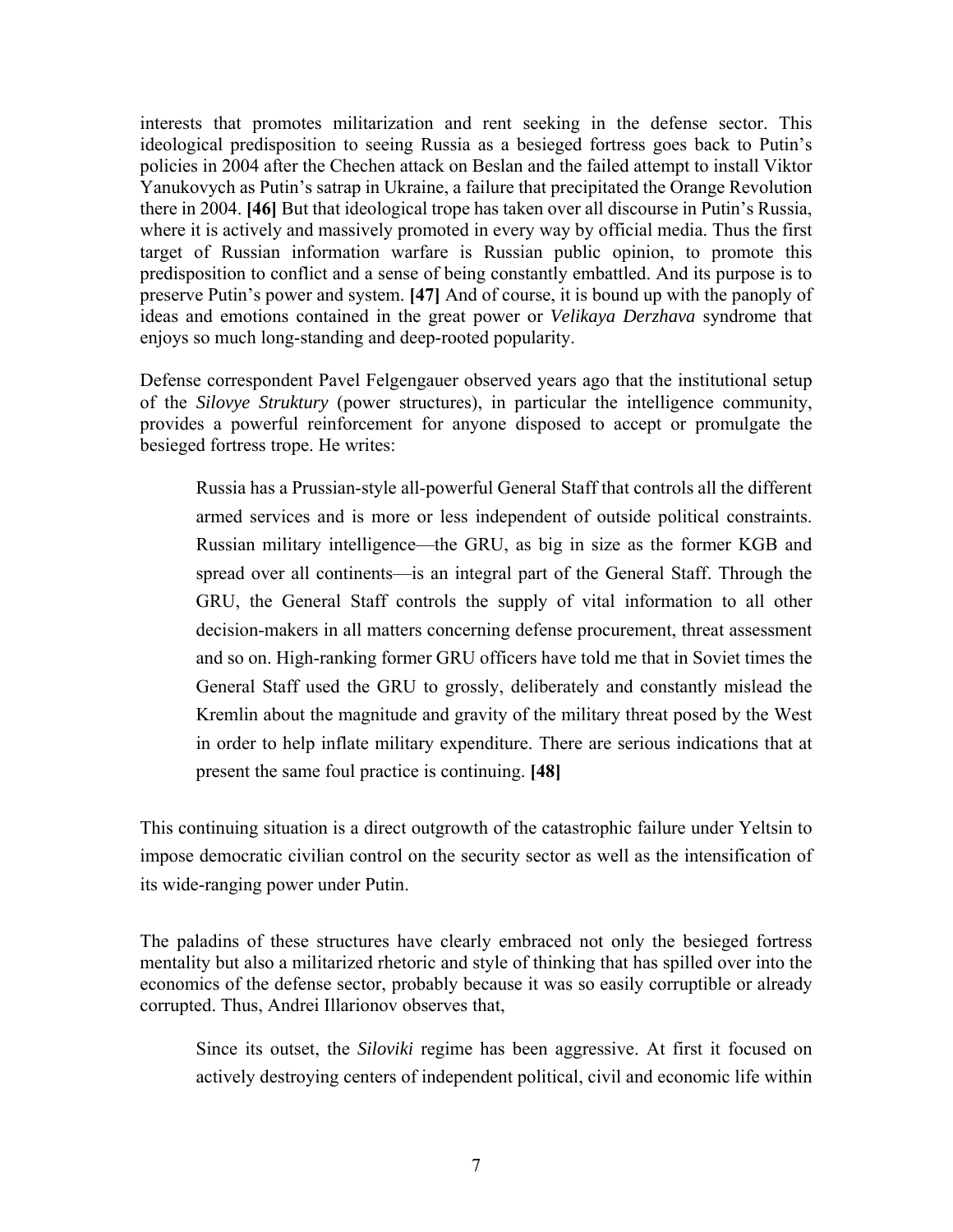Russia. Upon achieving those goals, the regime's aggressive behavior turned outward beyond Russia's borders. At least since the assassination of the former Chechen President Zelimkhan Yandarbiev in Doha, Qatar, on 14 February 2004, aggressive behavior by SI [*Siloviki*—author] in the international arena has become the rule rather than the exception. Over the last five years the regime has waged ten different "wars" (most of them involving propaganda, intelligence operations, and economic coercion rather than open military force) against neighbors and other foreign nations. The most recent targets have included Ukraine (subjected to a "second gas war" in early 2009), The United States (subjected to a years-long campaign to rouse anti-American sentiment) and, most notoriously, Georgia (actually bombed and invaded in 2008). In addition to their internal psychological need to wage aggressive wars, a rational motive is also driving the *Siloviki* to resort to conflict. War furnishes the best opportunities to distract domestic public opinion and destroy the remnants of the political and intellectual opposition within Russia itself. An undemocratic regime worried about the prospect of domestic economic social and political crises—such as those that now haunt Russia amid recession and falling oil prices—is likely to be pondering further acts of aggression. The note I end on, therefore, is a gloomy one: To me the probability that Siloviki Incorporated well be launching new wars seems alarmingly high. [italics in Original] **[49]**

Another mounting institutional obstacle is the entrenched desire of the armed forces and apparently the Ministry of Defense and/or General Staff as well to retain as much of the old Soviet mobilization system as possible even though it is hopelessly obsolete and dysfunctional. We see this in the return to formations like divisions and even armies as has recently happened in the Western Military district opposite the Baltic States. **[50]** This entails a regression from the reforms of 2008–2012 that created mobile, powerful, and truly ready and well-trained brigades. As Aleksandr Golts has recently written,

When the number of reservists makes up about two-thirds of the size of the army in peacetime (which is characteristic of voluntary, but not conscription-based, Armed forces), the draft simply does not make sense. If, in the event of military action, only 700,000 reservists are to be called to duty, then why does the state need spend a huge amount of resources to train more than 300,000 conscripts each year if no one is planning to call on them, even in a time of war? The new defense Minister Sergei Shoigu has set the task to recruit, by 2020, 495,000 **[51]** contract soldiers. The draft, however, will remain, but will not exceed 10 percent of the declared million-man Armed Forces. It will be voluntary in fact: only those who are planning to become a professional soldier will have to pass conscription.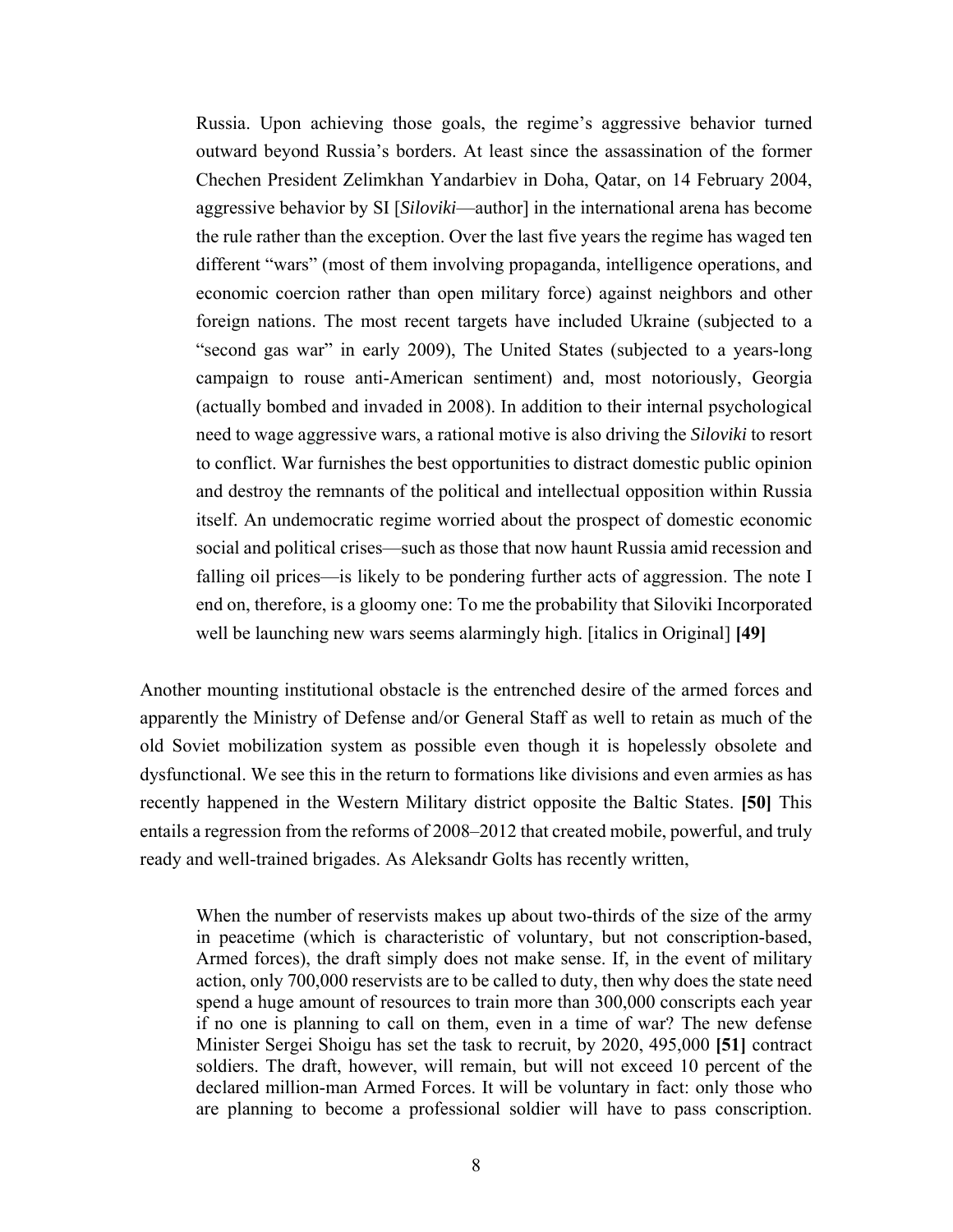However the authorities do not want to give up the opportunity to have 300,000 conscripts in the Armed Forces each year. But the attempt to conserve the draft confronts directly the concept of permanent readiness. It is clear that if the one-year term of service by draft is retained, the combat capability of the Russian army will be highly doubtful. **[52]**

But while combat capability suffers, the authorities can still mobilize the entire country in anticipation of another total war like World War II; and during peacetime, the government can exploit these troops as "baptized property," as it has done for centuries. The fact that Putin has now sacked the entire leadership of the Baltic Fleet, 50 officers in all, for dereliction of duty, which included maltreatment of soldiers, barely a year after praising them to the skies, suggests how deeply rooted the old ways are and how easily Moscow can be deceived concerning the quality of its forces. **[53]**

Finally it is also now clear that the authorities are engaged in deliberate threat inflation. Putin, on his recent trip to Helsinki, once again blatantly misrepresented the capability of the US/NATO missile defense systems being emplaced in Poland and Romania while threatening to move troops to the border should Finland join NATO. **[54]** This misrepresentation has long been official policy, even though nuclear designer Mikhail Solomonov, General (ret) Victor Yesin and scholar Alexey Arbatov, along with other writers and commentators in and out of government, have admitted that this system cannot threaten Russia's nuclear arsenal. Solomonov apparently told this to Putin in person. **[55]**

#### **Conclusions**

A powerful nexus of political, institutional, and economic interests throughout the security sector have embarked upon a policy of threat inflation, militarization, and attempted intimidation of Russia's neighbors and interlocutors, not least for their own selfish material and other interests. While corruption is rampant, structural militarization and, in some cases, an open return to Soviet practices and ideas are driving policy formulation and implementation. While the defense sector can for the foreseeable future provide the weapons needed, the correlation of forces, to employ a Soviet neologism, is turning against Russia. It is falling behind China and depends on it more than ever, much more than China depends on it. NATO, with all its problems is mobilizing its capabilities even if arguably too slowly, and the economy has long since reached a dead end, even without the burden of sanctions and low energy prices, because of Putin's classic patrimonial Muscovite system. There are also signs that Russian economic and military capability may have passed apogee, due to economic and demographic obstacles—and due to the fact that Russia seems to be returning in crucial ways to the Soviet system. While the situation at present may not be irretrievable, the longer it goes on, the more today's Russia will resemble past Russian systems that ended in convulsions and explosions due to the inherent potential of the system to decline. In that case, both Russia and the West will again have to heed Karl Marx's admonition that the "dead weight of all the generations of the past weighs like a nightmare upon the brain of the living."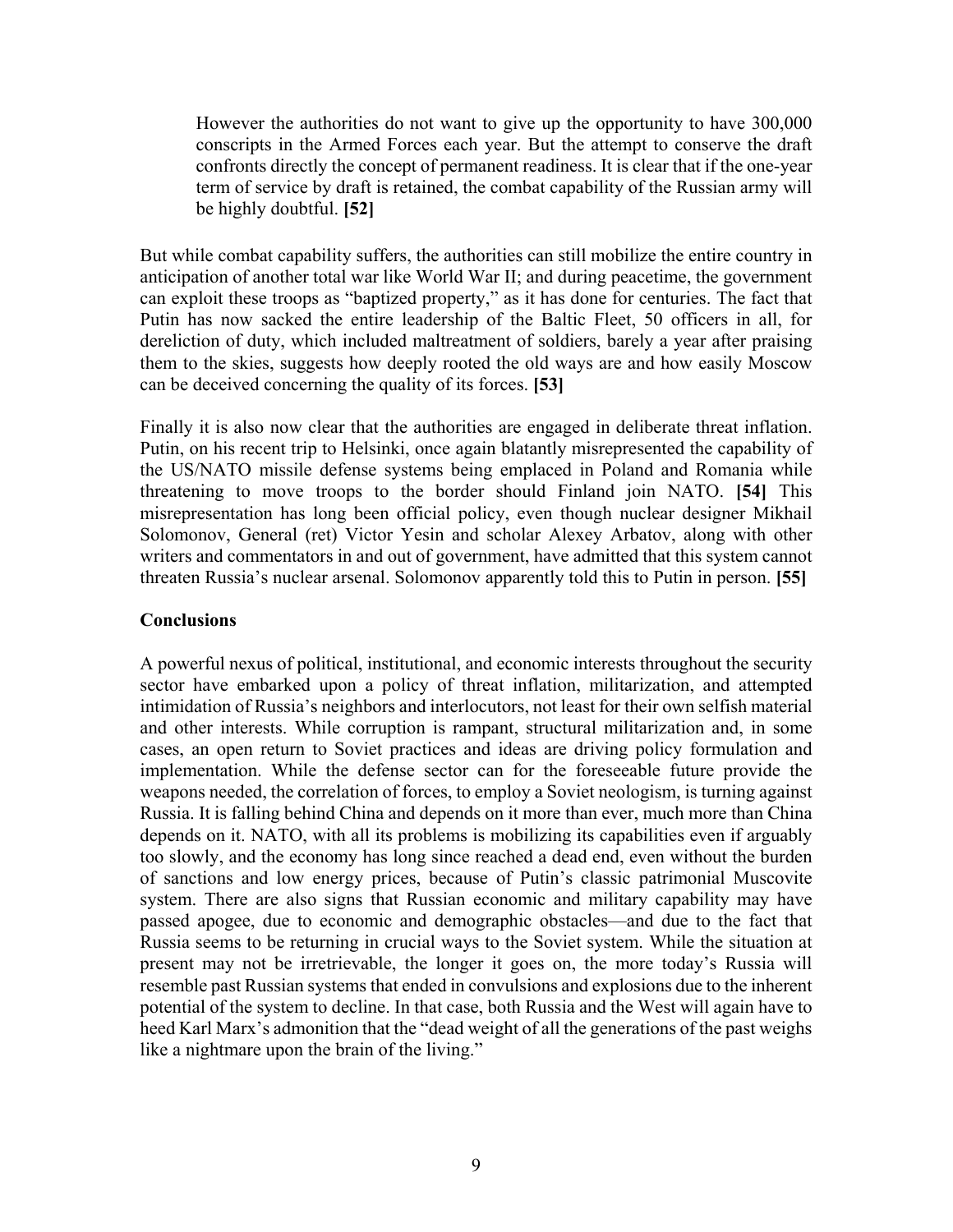*Stephen Blank is a Senior Fellow at the American Foreign Policy Council and a frequent contributor to Jamestown publications, including* Eurasia Daily Monitor *and* China Brief*. From 1989 to 2013, he was a Professor of Russian National Security Studies at the Strategic Studies Institute of the U.S. Army War College in Pennsylvania.* 

## **Notes:**

- 1. "Ex-General Says NATO-Russia Nuclear War 'Possible Within a Year," www.rt.com, May 18, 2016; Canadian Security and Intelligence Service, *2018 Security Outlook: Potential Risks and Threats*, Ottawa, 2016, pp. 43–55; "Unian: Ukraine Intel Says Rusia Preparing For Future confrontation With Western Powers," www.kyivpost.com, June 22, 2016; Aleksandr Golts, "Russia Is Preparing For a New Arms Race, " *Moscow times*, December 15, 2014, www.moscowtimes.com; "Lev Ponomarev, "Zakon Iarovoi-Ozerova. Pora Balit?" *Ekho Mooskvy*, June 24, 2016, www.echo.msk.ru.
- 2. Mark Galeotti, "No Russia Is Not Preparing For All-Out War," *Open Democracy*, June 27, 2016, www.opendemocracy.net; "Za Chto Shoigu Zachistil Baltflot," www.fontanka.ru, June 29, 2016; "Iz Riadov Von Vykhodiashchie, " www.lenta.ru, June 29, 2016; Dave Majumdar, "Not So Scary: This Is Why Russia's Military Is a Paper Tiger," www.nationalinterest.com, June 21, 2016; Roger McDermott, "Shoigu Builds Mythical Russian Army," *Eurasia Daily Monitor*, June 24, 2016, www.jamestown.org.
- 3. "NATO Commander Sees No Imminent Russian Threat To Baltics," *Reuters*, June 20, 2016.
- 4. Paul Goble, "Minsk Fear Moscow May Organize Hybrid War and Color Revolution in Belarus," *Eurasia Daily Monitor*, www.jamestown.org, June 28, 2016.
- 5. Aleksandr Golts , "Modernization Vs. Mobilization," Paper Presented To the Conference, the Russian Military In Contemporary Perspective, Washington, DC, May 9–10, 2016; Aleksandr Golts, "The Limits of Russian Military Reforms: Another Lost Opportunity," Center for Global Interests, *Russia's Military: Assessment, Strategy, and Threat,* Washington, DC, 2016, pp. 15–19; Vadim Shtepa, "Russian First Guards Tank Army as an Instrument of Hybrid War Against Baltic States, " *Eurasia Daily Monitor,* June 22, 2016, www.jamestown.org; "Russia Establishes Corps Headquarters in Kaliningrad," *Operational Employment Watch*, Foreign Military Studies office, Ft. Leavenworth, KS., July 1, 2016, p. 46 http://fmso.leavenworth.army.mil/.
- 6. Stephen Blank, "No Need to Threaten Us, We Are Frightened of Ourselves: Russia's Blueprint for a Police State" in *The Russian Military Today and Tomorrow: Essays in Memory of Mary Fitzgerald*, ed. Stephen J. Blank and Richard Weitz (Carlisle Barracks, PA: Strategic Studies Institute U.S. Army War College, 2010), pp. 19–15.; Andrew Monaghan; Russian State Mobilization: Moving the Country on to a War Footing, https://www.chathamhouse.org/publication/russian-state-mobilization-movingcountry-war-footing#sthash.ZDTtvW1B.dpuf, 2016; Andrew Monaghan,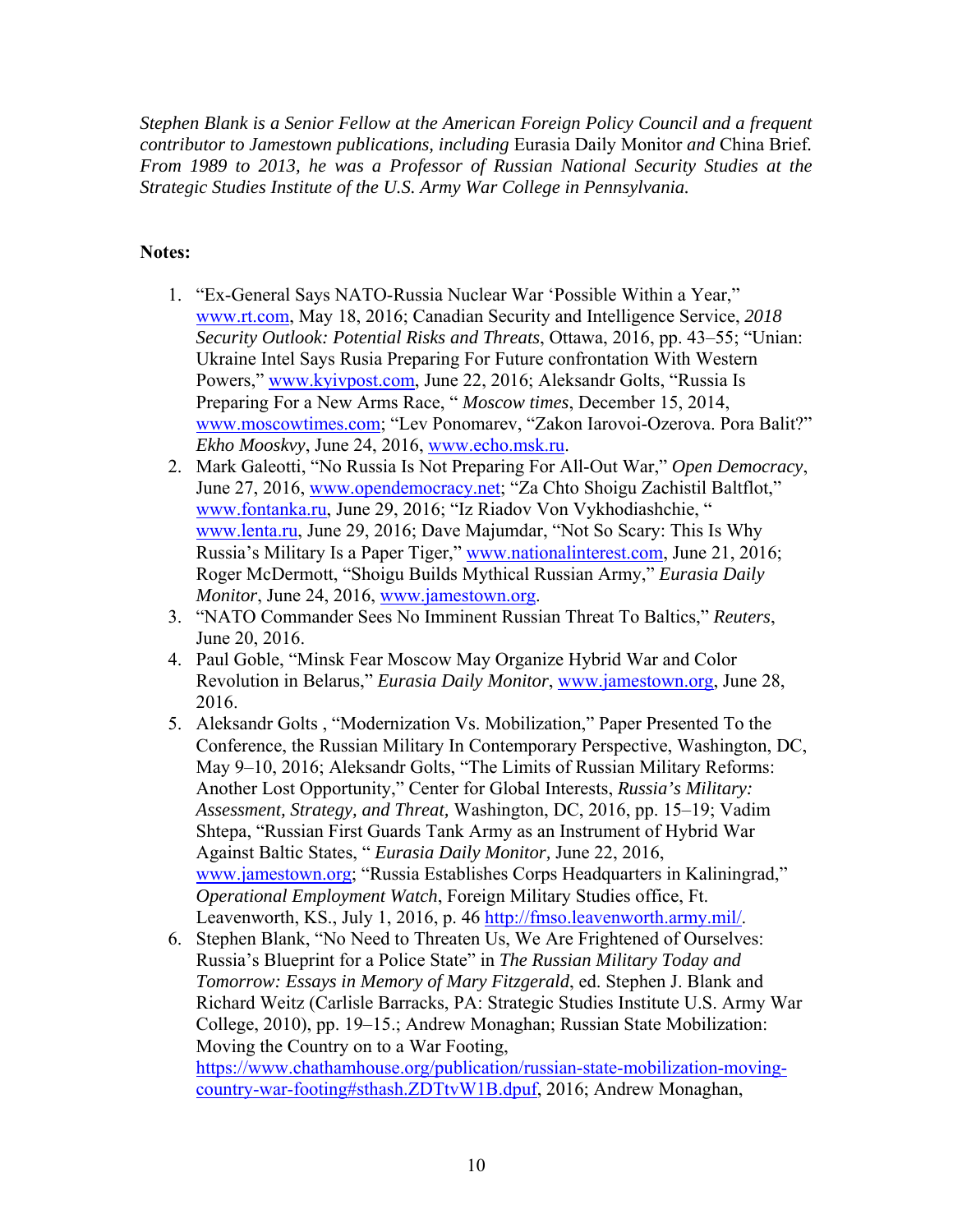*Defibrillating the Vertikal? Putin and Russian Grand Strategy*,

https://www.chathamhouse.org/publication/defibrillating-vertikal-putin-andrussian-grand-strategy#sthash.JeHmHILb.dpuf, 2014; Text of Russian Defense Doctrine, www.carnegieendowment.org/files/2010russia\_militarydoctrine.pdf; "Military Doctrine of the Russian Federation," February 5, 2010, www.kremlin.ru, *FBIS SOV,* February 9, 2010; Voyennaia Doktrina Rossiiskoi Federatsii, December 26, 2014, www.kremlin.ru; *Natsional'naya Strategiya Bezopasnosti Rossii, do 2020 Goda*, Moscow, Security Council of the Russian Federation, May 12, 2009, www.scrf.gov.ru, available in English from *FBIS SOV*, May 15, 2009, in a translation from the Security Council website (Henceforth

- NSS); *Natsional'naya Strategiya Bezopasnosti Rossii,* www.kremlin.ru, December 31, 2015.
- 7. Golts, Ops. Cits.
- 8. "Meeting of the Military-Industrial Commission," www.en.kremlin.ru, June 28, 2016; "Meeting of Russian Federation Ambassadors and Permanent Envoys," www.en.kremlin.ru, June 30, 2016.
- 9. *Ibid*.
- 10. Text of Russian Defense Doctrine,

www.carnegieendowment.org/files/2010russia\_militarydoctrine.pdf; "Military Doctrine of the Russian Federation," February 5, 2010, www.kremlin.ru, *FBIS SOV,* February 9, 2010; Voyennaia Doktrina Rossiiskoi Federatsii, December 26, 2014, www.kremlin.ru; *Natsional'naya Strategiya Bezopasnosti Rossii, do 2020 Goda*, Moscow, Security Council of the Russian Federation, May 12, 2009, www.scrf.gov.ru, available in English from *FBIS SOV*, May 15, 2009, in a translation from the Security Council website (Henceforth NSS); *Natsional'naya Strategiya Bezopasnosti Rossii,* www.kremlin.ru, December 31, 2015.

- 11. Alexey Arbatov, "Russian Foreign and Security Policy," www.carnegie.ru, June 21, 2016.
- 12. "Putin Speaks for Investment in Defense," RIA Novosti, February 20, 2012, http://en.rian.ru/military\_news/20120220/171406103.html.
- 13. "Prime Minister Vladimir Putin Meets With Experts in Sarov to Discuss Global Threats to National Security, Strengthening Russia's Defenses, and Enhancing the Combat Readiness of Its Armed Forces," http://premier.gov.ru, February 24, 2012.
- 14. President Dmitry Medvedev, cited in "Russia Ready for Meaningful Military Reform. Again. Really," www.moscowsshadows.wordpress.com/2008/09/27.
- 15. *Ibid.*
- 16. Moscow, *Interfax*, in English, February 20, 2012, FBIS *SOV,* February 20, 2012; Viktor Litovkin, "The President's Main Task," Moscow, *Nezavisimaya Gazeta Online,* in Russian, February 21, 2012, *FBIS SOV*, February 21, 2012;"Russian Defense Ministry to Buy 60 5G Fighter Aircraft, *Interfax-AVN* March 19, 2012; "Russian Defense Ministry To Buy Up To 100 SU-35 Fighter Aircraft," *Interfax-AVN*, March 19, 2012.
- 17. Moscow, *Interfax*, in Russian, May 7, 2012, *FBIS SOV*, May 7, 2012.
- 18. "Interview with Air Force Colonel-General Aleksandr' Nikolayevich Zelin," Moscow, *Nezavisimoye Voyennoye Obozreniye,"* in Russian, March 16, 2012,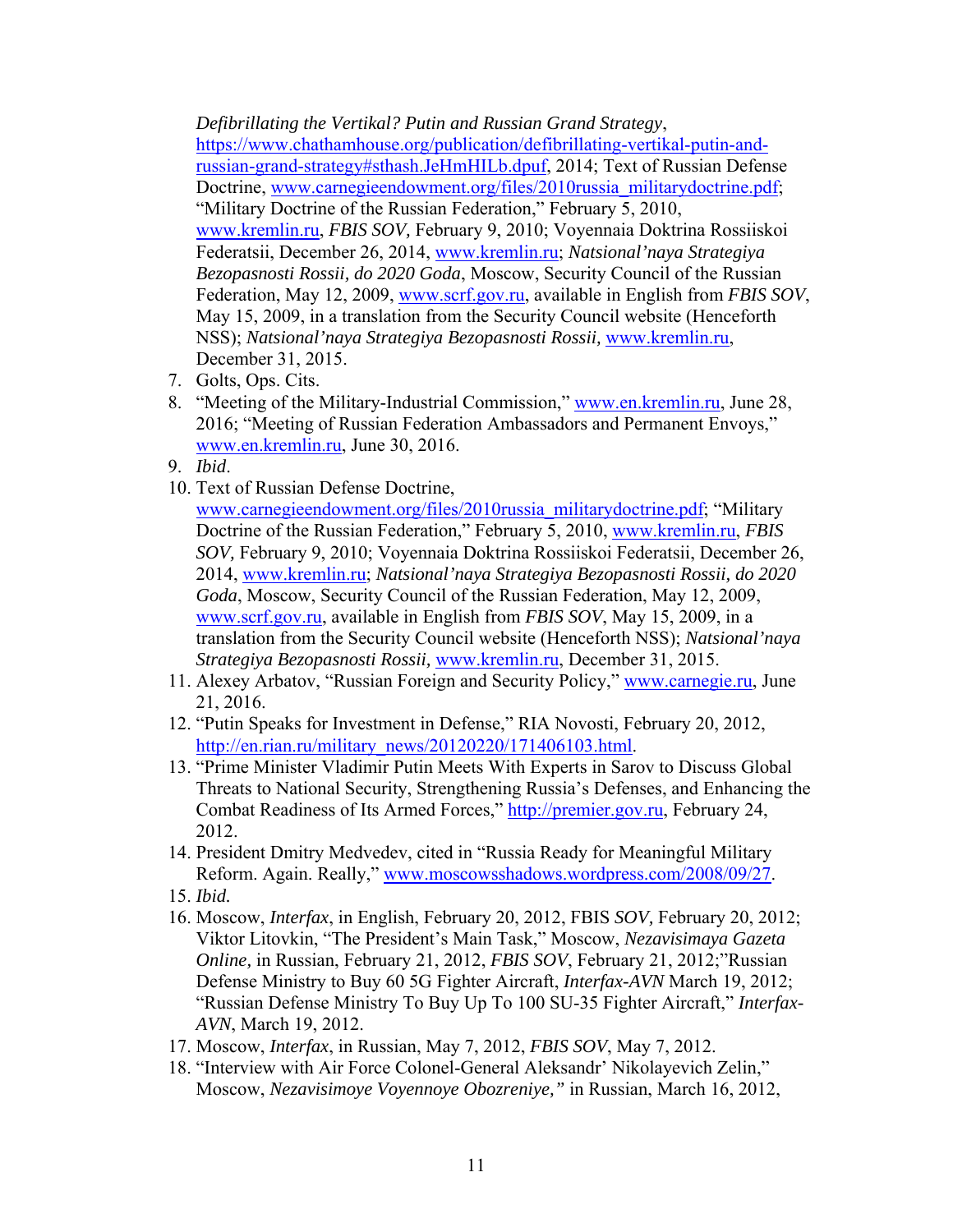*FBIS SOV*, March 23, 2012; "India Shows Russia the Way," www.strategypage.com, April 11, 2012.

- 19. Moscow, *Interfax*, in English, March 20, 2012, *FBIS SOV*, March 20, 2012.
- 20. *Ibid.*
- 21. Maxim Trudolyubov, "Getting Each Other Wrong," www.wilsoncenter.org, June 14, 2016.
- 22. Golts, "Modernization Vs. Mobilization."
- 23. Voyennaia Doktrina Rossiiskoi Federatsii, December 26, 2014, www.kremlin.ru;
- 24. Steven Rosefielde, "Russia's Military Industrial Resurgence: Evidence and Potential, " Paper Presented to the Conference, The Russian Military In Contemporary Perspective," Washington, DC, May 9–10, 2016.
- 25. Johan Norberg, *Training to Fight: Russia's Major Military Exercises, 2011-*2014; Stockholm, Swedish Defense Research Agency, 2015, www.foi.se; Aleksandr' Golts , "Modernization Vs. Mobilization."
- 26. "Putin Poruchil Vnezapno Proverit' Sostoianie Armeiskikh Arsenalov," www.NEWSru.com. June 14, 2016; Aleksandr' Golts, "Zavtra Byla Voina," *Yezhenednevnyi Zhurnal*, June 16, 2016, www.ej.ru; Roger McDermott, "Moscow Tests National Mobilization and Reservist System," *Eurasia Daily Monitor*, June 21, 2016, www.jamestown.org.
- 27. Stephen Blank, "What Do the Zapad-2013 Exercises Reveal?" Liudas Zdanavicius and Matthew Czekaj Eds., *Russia's 2013 Zapad Military Exercise: Lessons for Baltic Regional Security,* Washington, DC: The Jamestown Foundation, 2015, pp. 8–13; Pauli Jarvenpaa, *Zapad 2013: A View From Helsinki*, Washington, DC: Jamestown Foundation, 2014.
- 28. Vitaly Shlykov, "Chto Pogubilo Sovetskii Soiuz? Amerikanskaia Razvedka ili Sovetskiskh Voennykh Raskhodakh" (What Destroyed the Soviet Union? American Intelligence Estimates of Soviet Military Expenditures), *Voyenny Vestnik*, no. 8, 2001; Shlykov, "Russian Defence Industrial Complex after 9-11," Paper presented at the Russian Security Policy and the War on Terrorism conference, US Naval Postgraduate School, Monterey, CA, June 2003; Shlykov, "Globalizatsiia Voennoi Promyshlennosti-Imperativ XXI veka." Otechestvennye Zapiski, no. 5 (2005): 98–115; Shlykov, "Nazad v Budushchee, ili Ekonomicheskie Uroki Kholodnoi Voiny." *Rossiia v Global'noe Politike* 4, no. 2 (2006): pp. 26–40; Shlykov "Nevidimaia Mobilizatsii." *Forbes*, no. 3, March 2006 pp. 1–5; Shlykov, "The Military Reform and Its Implications for the Modernization of the Russian Armed Forces," in Jan Leijonhielm and Fredrik Westerlund, eds*., Russian Power Structures*, FOI, Swedish Defense research Agency, Stockholm, January 2008, pp. 50–60.
- 29. Trudolyubov.
- 30. Stephen Blank, "A Work in Regress? Russian Defense Industry and the Unending Crisis of the Russian State," Roger N. McDermott, Bertil Nygren, and Carolina Vendul Pallin, Eds., *The Russian Armed Forces in Transition: Economic, Political, and Institutional Uncertainties,* London and New York: Routledge, 2012, pp. 151–168.
- 31. "Russian Defence Procurement in 2007," Centre for Analysis of Strategies and Technologies (CAST), www.docuticker.com/?p=17263; Mark A. Smith, *A*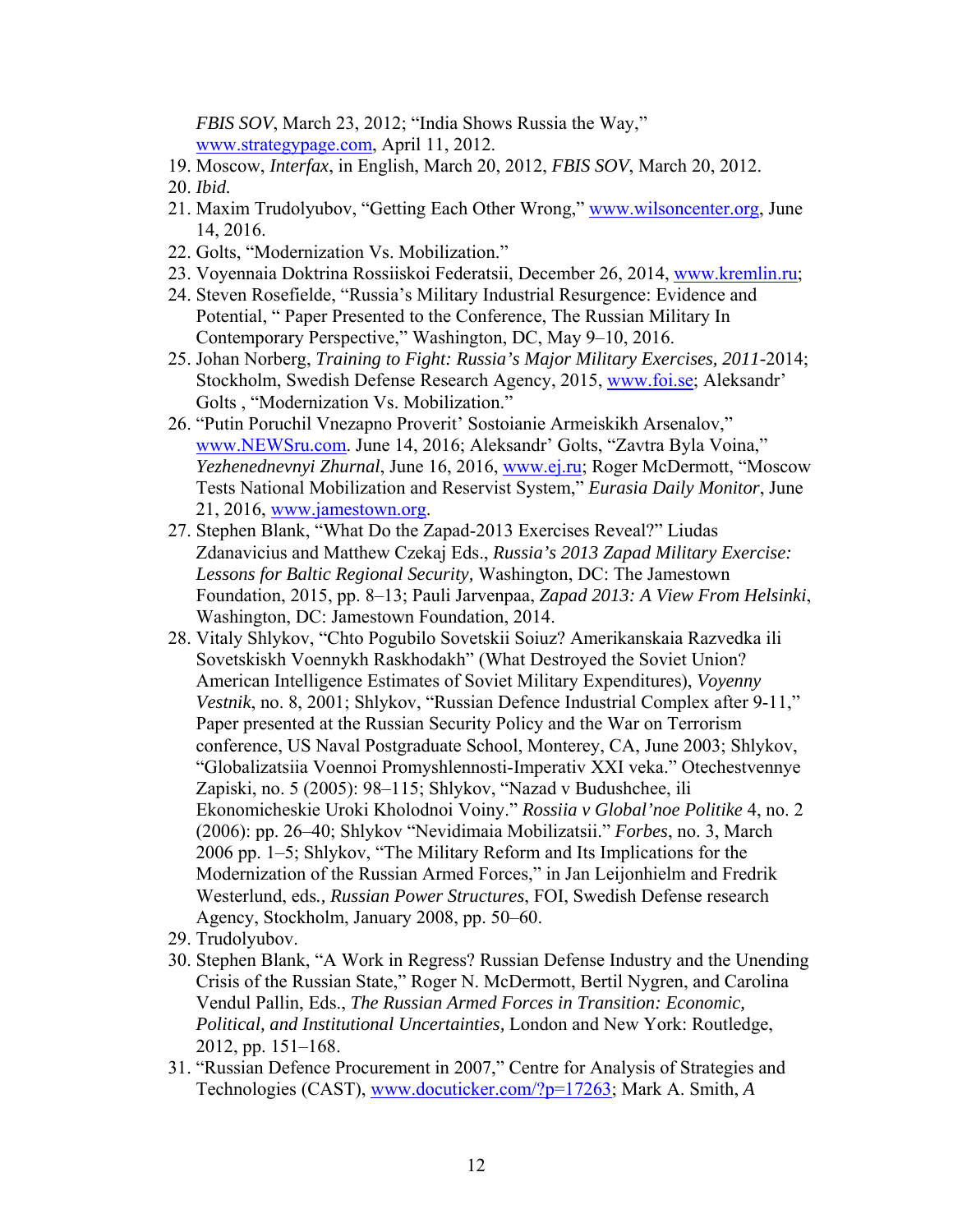*Russian Chronology: January-March, 2009,* Defence Academy of the United Kingdom, Conflict Studies Research Centre, 2009, p. 54.

- 32. *Ibid.,* p. 43.
- 33. Susanne Oxenstierna and Bengt-Goeran Bergstrand, "Defense Economics," Carolina Vendul Pallin, Ed., *Russian Military Capability in a Ten-Year Perspective-2011*, Stockholm*, Swedish* Defense Research Agency, 2012, pp. 44– 46.
- 34. *Ibid*., p. 48.
- 35. Gertrude Schroeder Greenslade, "The Soviet Economy on a Treadmill of 'Reforms,' " Joint Economic Committee, US Congress, *The Soviet Economy in a Time of Change*, Washington, DC: GPO, 1979, pp. 312–366; Gertrude Schroeder Greenslade, "Soviet Economic 'Reform' Decrees: More Steps on the Treadmill," Joint Economic Committee of Congress, *The Soviet Economy in the 1980s: Problems and Prospects,* Washington, DC: GPO, 1989, I, pp. 79–8.4
- 36. As stated in the remarks of Pavel Podvig and Nikolai Sokov at the program, "Russian Nuclear Strategy," Center for Strategic and International Studies, Washington, DC, June 27, 2016, https://www.csis.org/events/russian-nuclearstrategy.
- 37. *Ibid.*; For the Soviet period, Peter Almquist, *Red Forge: Soviet Military Industry Since 1965*, New York: Columbia University Press, 1992.
- 38. Blank, "A Work in Regress? Director of Glonass Contractor Sacked Over Corruption Scandal," *The Moscow Times*, November 20, 2012, www.themoscowtimes.com; Vitaly Shlykov, "The Economics of Defense in Russia and the Legacy of Structural Militarization," in Steven E. Miller and Dmitri Trenin Eds., *The Russian Military: Power and Purpose*, Cambridge, MA: MIT Press, 2004, pp. 160–182; Vitaly Shlykov, "The Anti-Oligarchy Campaign and its Implications for Russia's Security," *European Security*, XVII, No. 2, 2004, pp. 11-128; Leonid Kosals, "Criminal Influence/Criminal Control Over the Russian Military-Industrial Complex in the Context of Global Security," *NATO Defense College Research Paper*, No. 1, March, 2004, pp. 6–8.
- 39. Mark Adomais, "After Years Of Crying wolf, West Now Has Proof Of Russia's Imminent Economic Collapse, http://www.intellinews.com/comment-after-yearsof-crying-wolf-west-now-has-proof-of-russia-s-imminent-economic-collapse-101125/?source=russia, July 1, 2015.
- 40. "Russian Finance Minister Proposes Freezing Budget Expenditures At 2016 Level," *Reuters,* July 1, 2016.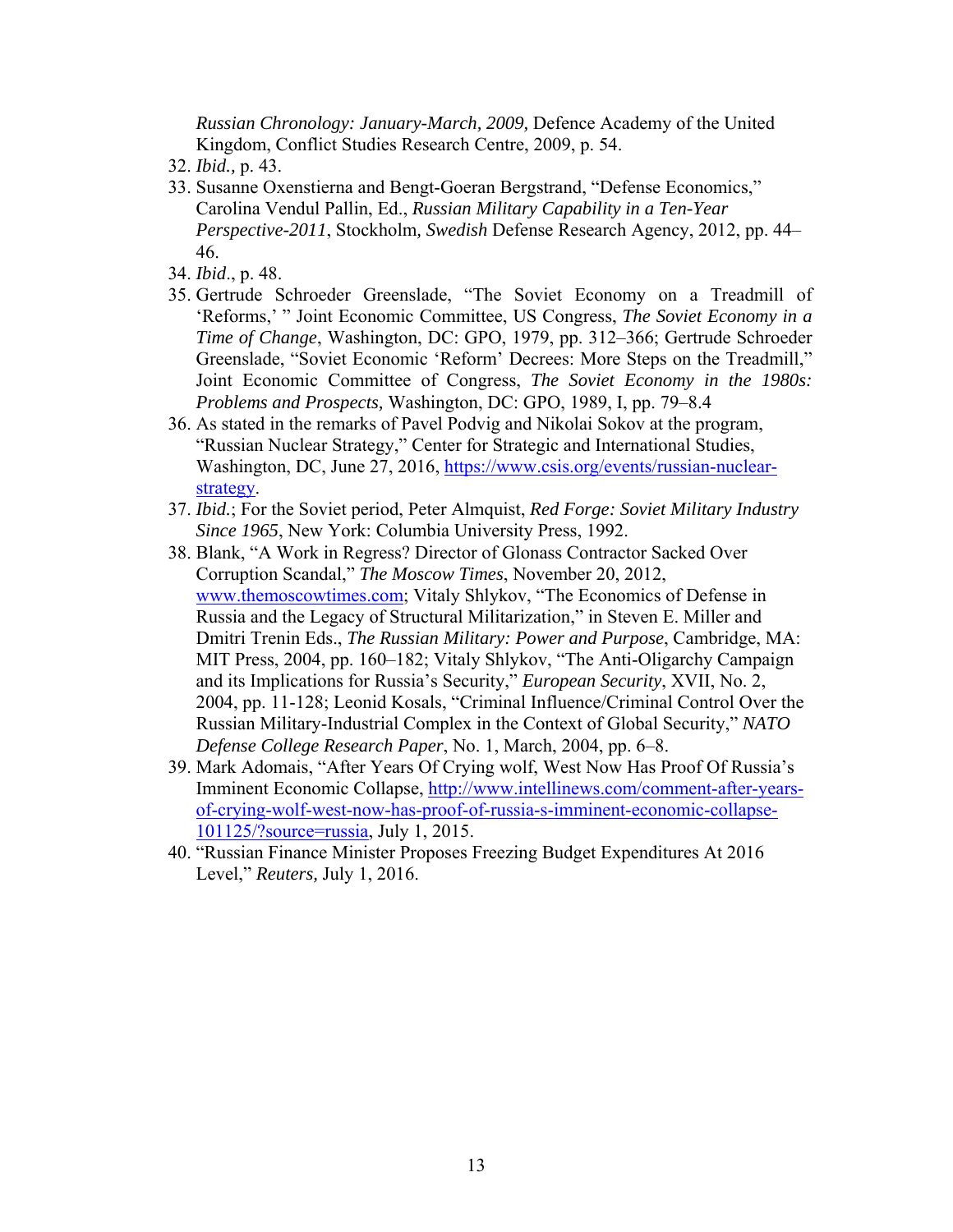- 41. "Russia Will Cut Defense Budget By 5 Percent In 2016, RIA Reports," *Reuters*, March 6, 2016, Matthew Bodner, "Russia's Massive Rearmament Program Spared From 10 Percent Defense Cut," *Moscow Times,* January 28, 2015 http://www.themoscowtimes.com/business/article/massive-rearmament-programspared-from-10-percent-defense-cut/515032.html; Farangis Najibullah, "Cash Crunch, Stretched Military Spur Russian Troop Cuts Near Afghan Frontier," *Radio Free Europe Radio Liberty,* July 3, 2016, www.rferl.org.
- 42. Gleb Bryanski "Russia's Putin Calls for Stalin-Style 'Leap Forward,' " *Reuters*, August 31, 2015; "Russian Defense Ministry not to cut back on State Program of Armaments until 2020, http://tass.ru/en/russia/805732, July 3, 2015; Sergey Alekashenko, "Sergey Aleksashenko: There Will Be No Reforms," *Institute of Modern Russia*, http://imrussia.org/en/analysis/economy/2552-sergeyaleksashenko-there-will-be-no-reforms, April 28, 2016.
- 43. Blank, "A Work in Regress," pp. 151–168
- 44. Margarita Panchekova and Aleksandra Prokopenko, "Kudrin Prelozhhil Putinu Snizit' Geopolitcheskuiu Napriazhennost,' " *Vedomosti*, May 30, 2016, http://www.vedomosti.ru/economics/articles/2016/05/30/642871-kudrin-putinu; "Kudrin Urged Putin To Ease Tensions in Geopolitics," http://freenews.xyz/2016/05/31/kudrin-urged-putin-to-ease-tensions-ingeopolitics/, May 31, 2016; Lidia Kelly, "Finance Minister Warns Russia Can't Afford Military Spending Plan," *Reuters*, October 7, 2014, http://www.reuters.com/article/us-russia-economy-spending-defenceidUSKCN0HW1H420141007.
- 45. Nina L. Khrushcheva, "Putin's Illusion Of Reform," https://www.projectsyndicate.org/commentary/putin-illusion-of-reform-by-nina-l--khrushcheva-2016- 06, June 15, 2016; Christian Lowe and Alexander Winning, "Rival Kremlin Camps Prepare For Battle Over Economy," *Reuters*, June 20, 2016; Ex-Minister Says Russia Will Cut defense Budget In 2-3 Years," http://tass.ru/en/defense/849380, January 13, 2016; Lauren Goodrich.
- 46. Andrew Monaghan, "An 'Enemy at the Gates' or 'From Victory to Victory?' Russian Foreign Policy" *International Affairs*, Vol. 84, No. 4, 2008, pp. 717–733.
- 47. Stephen Blank, "Russian Information Warfare as Domestic Counterinsurgency," *American Foreign Policy Interests*, XXXV, NO. 1, 2013, pp. 31–44.
- 48. Pavel Felgenhauer, "Russia's Imperial General Staff," *Perspective*, XVI, NO. 1, October–November, 2005, www.bu.ed./iscip/vol16/felgenhauer.
- 49. Andrei Illarionov, "The Siloviki in Charge," *Journal of Democracy*, XX, NO. 2, April, 2009, p. 72.
- 50. Pavel K. Baev, "Russia Is Showing Uncharacteristic Prudence—Why, and Will It Last?" http://www.brookings.edu/blogs/order-from-chaos/posts/2016/06/02 russia-prudence-nato-baev, June 2, 2016.
- 51. "V 2020 godu v rossijskoj armii budut sluzhit' polmilliona kontraktnikov. Argumenti nedeli," February 14, 2014, http://argumenti.ru/army/2014/02/319393.
- 52. Golts, "Modernization Vs. Mobilization."
- 53. "Za Chto Shoigu Zachistil Baltflot," www.fontanka.ru, June 29, 2016; "Iz Riadov Von Vykhodiashchie," www.lenta.ru, June 29, 2016.